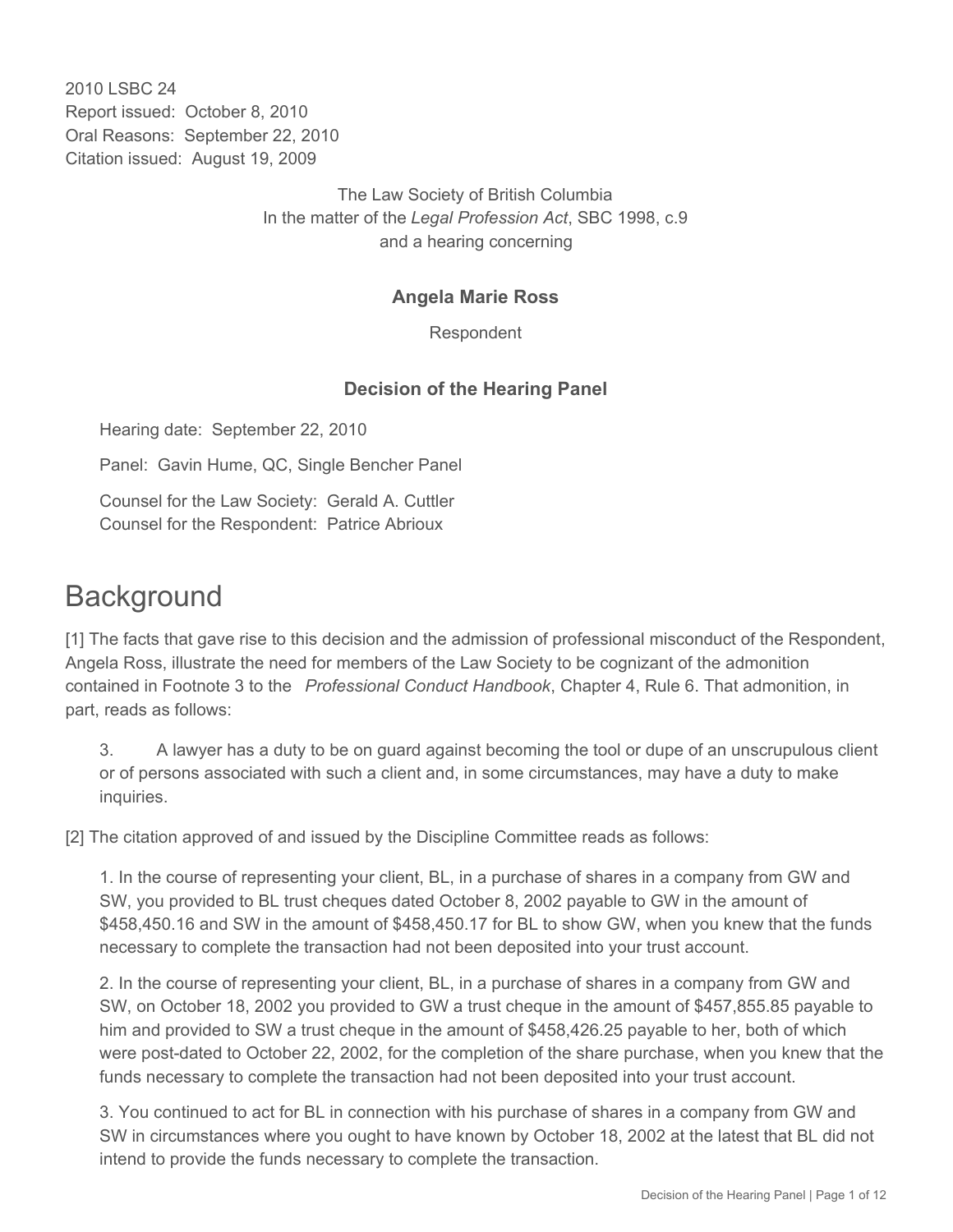# **Facts**

[3] An extensive Agreed Statement of Facts was entered into. In part, the Agreed Statement of Facts provided as follows:

Respondent's Background

1. Angela Ross (formerly Gibson) (the "Respondent") was called to the Bar of British Columbia on May 12, 1992.

**Facts** 

2. In 2002 SW and GW, who are mother and son, owned all of the shares in G Inc.

3. SW and GW were the sole shareholders and officers of G Inc. G Inc. owned a Victorian mansion located in Grand Forks, British Columbia. It had purchased the building and adjoining 3½ acre property in 1995. GW and SW had restored the building and its grounds, and in 1998 they began operating it as an inn and restaurant.

4. In the summer of 2002, the SW and GW entered into an agreement to sell their shares to a numbered company, whose principal was BL.

5. BL represented to SW and GW that he was the confidant and former employee of DW, a prominent American businessman, and that DW and his company, W Corp., were providing BL with funds to purchase G Inc. for \$1.8 million. This representation was false. In fact, neither DW nor W Corp. knew anything of BL's purchase of G Inc.

6. SW and GW relied on BL's false representations.

7. In July 2002, SW and GW retained Daniel Geronazzo, a Grand Forks lawyer, to prepare purchase and sale documents. Initially the parties contemplated an asset purchase. Ultimately, it was decided to proceed by way of a Share Purchase Agreement.

8. By the summer of 2002, the Respondent and her husband had been practising together in Grand Forks since 1996. However, at the time of the G Inc. transaction, the Respondent and her husband were in the process of a difficult and less than amicable separation.

9. On or about August 21, 2002, BL retained the Respondent to act for him on the transaction.

10. At the outset of the retainer, BL told the Respondent that money to complete the transaction was coming from DW or W Corp., and that DW was a wealthy businessman with whom he had a father/son relationship.

11. BL initially asked the Respondent to review the then existing Share Purchase Agreement that Mr. Geronazzo had prepared.

12. After reviewing the proposed documentation, the Respondent concluded that the existing Share Purchase Agreement was not appropriate for the transaction. On August 23, 2002, she sent BL a detailed letter setting out her criticisms of the proposed agreement.

13. During the last week of August, the Respondent had numerous meetings with BL. On August 29,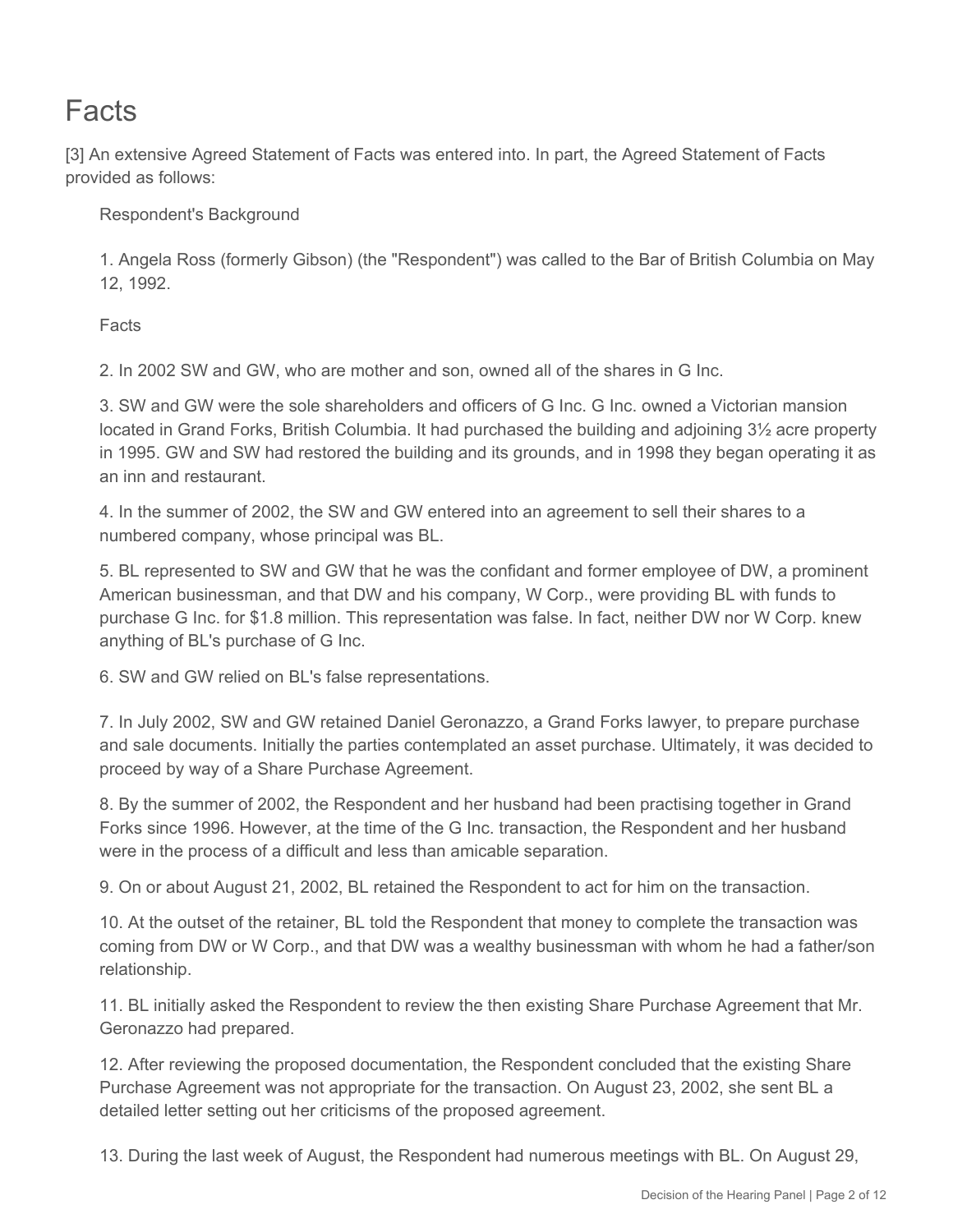2002, she incorporated a numbered company, which was intended to be the company BL would use to complete the purchase.

14. On August 26, 27 and 30, 2002, BL told the Respondent that W Corp.'s "lawyers" would fax the clauses they wanted in the agreement. However, the Respondent never received any such fax. The Respondent did not attempt to find out who the purported W Corp. lawyers were or to contact them to find out when such clauses would be forthcoming.

15. On September 3, 2002, she prepared a Letter of Intent for execution by BL and SW and GW.

16. After the letter of intent was signed, the Respondent set about drafting a Share Purchase Agreement and preparing all the documents that would be required to close the transaction. The proposed Share Purchase Agreement was forwarded to Mr. Geronazzo and went through several drafts before it was finalized.

17. By about September 13, 2002, BL told the Respondent that Russell & DuMoulin, a Vancouver law firm, had been retained to protect DW's interest in the transaction. However, the Respondent made no effort to contact Russell & DuMoulin.

18. By September 16, 2002, SW and GW had dismissed Mr. Geronazzo as their solicitor.

19. On September 16, 2002, the Respondent provided a letter to SW and GW enclosing for signature a Share Purchase Agreement and numerous other documents that needed to be signed to complete the transaction. The opening paragraph of the letter read:

We confirm that you have terminated the services of Mr. Geronazzo and are now acting on your own behalf. We act only for the purchaser in this matter.

20. It [the Share Purchase Agreement] provided that all accounts were to be adjusted as of August 1, 2002 and BL was responsible for all liabilities accruing after that date, including interest accruing on G Inc.'s liabilities. It also provided that on closing, the purchaser's solicitor (i.e., the Respondent) was to pay from the purchase price the outstanding encumbrances and charges with the balance being paid to the vendors (i.e., SW and GW) once the liabilities had been discharged. There were three mortgages on the G Inc. property.

21. The Respondent's September 16, 2002 letter to SW and GW also included an account from her to SW and GW for the services she agreed to provide to them (i.e., for the Respondent paying from the purchase price the outstanding encumbrances and charges with the balance being paid to the vendors (i.e., SW and GW) once the liabilities had been discharged).

22. The Respondent's September 16, 2002 letter to SW and GW concluded as follows:

When we receive these documents back, fully executed and fully completed, we will then be in a position to disburse purchase proceeds pursuant to the terms of the Share Purchase Agreement.

23. When the Respondent sent the September 16, 2002 letter to SW and GW, she had no money in her trust account in respect of this transaction and was not in a position to disburse purchase proceeds pursuant to the terms of the Share Purchase Agreement.

24. The Respondent did not advise SW and GW to obtain independent legal advice.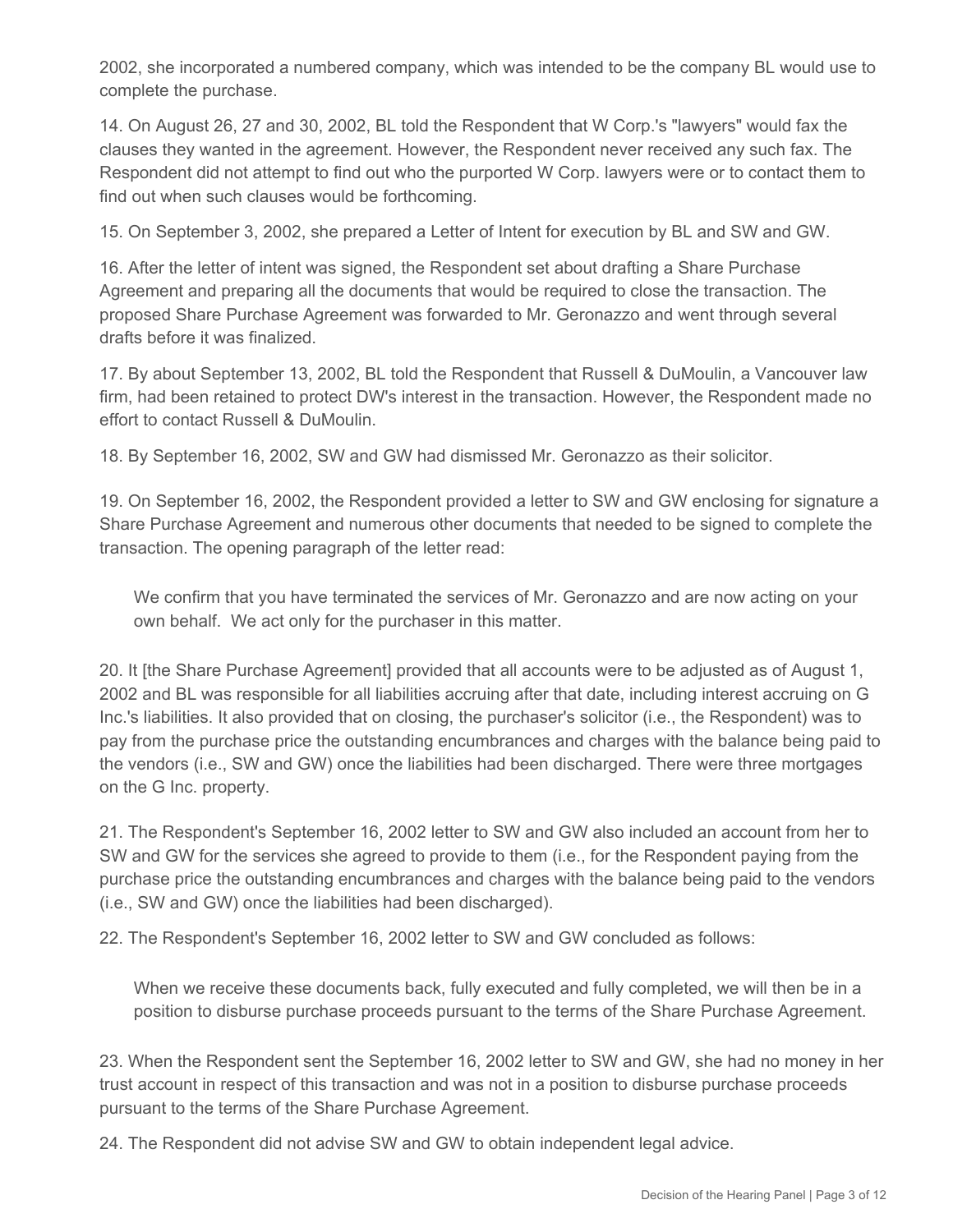25. The Respondent admits that in agreeing to act for SW and GW for the limited purpose set out in paragraphs 19 to 21 above, she had a duty to advise SW and GW in respect of matters that might affect their interests related to that limited retainer.

26. SW and GW signed the various documents prepared by the Respondent that were necessary for them to sign to complete the transaction and returned them to the Respondent, together with an initialled copy of the September 16, 2002 letter. Thereafter, all that was needed to complete the transaction was the funds to pay the outstanding encumbrances and charges and pay the balance of the purchase price to SW and GW.

27. The funds to pay the outstanding encumbrances and charges and pay the balance of the purchase price to SW and GW never arrived.

28. Initially, BL told the Respondent that he was going to obtain the money directly from DW or W Corp. and he would then forward the funds to her. BL then told her that the money would be wired to her account from a bank in the United States. BL then told her that a W Corp. representative would personally deliver a bank draft to Grand Forks for deposit. Each time the money was supposed to arrive, it did not, and BL always had an explanation.

29. Despite BL's statements to her about W Corp. and its lawyers, the Respondent never attempted to call DW, W Corp. or Russell & DuMoulin to confirm if what BL was saying was true, the conditions upon which the alleged funds were being advanced, or how W Corp.'s investment would be protected.

30. Nevertheless, during September and October 2002, the Respondent made statements to SW and GW that she had "spoken to the W Corp. representative", that funds were on their way and that the transaction would be completing shortly. The Respondent says she made these statements because BL told her that he was DW or W Corp.'s representative in the transaction and that information and instructions from W Corp. would be conveyed through him. The Respondent never told SW and GW that, when she advised them that she had "spoken to the W Corp. representative", she was referring to having spoken with BL, and no one else.

31. On October 1, 2002, the Respondent forwarded G Inc. cheques signed by BL to two of G Inc.'s mortgage holders, being I Co. and a Canadian bank.

32. On or about Tuesday, October 8, 2002:

(a) G Inc. received a registered letter from an insurance company, notifying it that its commercial policy number [number] would be cancelled in 30 days unless the balance owing of \$4,611 was paid.

(b) The registered letter was also faxed to the Respondent's office and I Equities;

(c) BL advised the Respondent that he received a notice of cancellation of the insurance policy on G Inc. (the "Insurance") that day. He said he would make necessary payments to retain the policy, but he advised her that he had problems with available funds and with GW and instructed her to call GW to reassure him that the funds would arrive;

(d) The Respondent advised GW that the Insurance issue was or would be sorted out and reassured him that the money was forthcoming and would be available for closing;

(e) The Respondent was advised by I Co. that the cheque which had been provided was returned NSF and that they required full payout by the following day as well as a \$150 charge for the NSF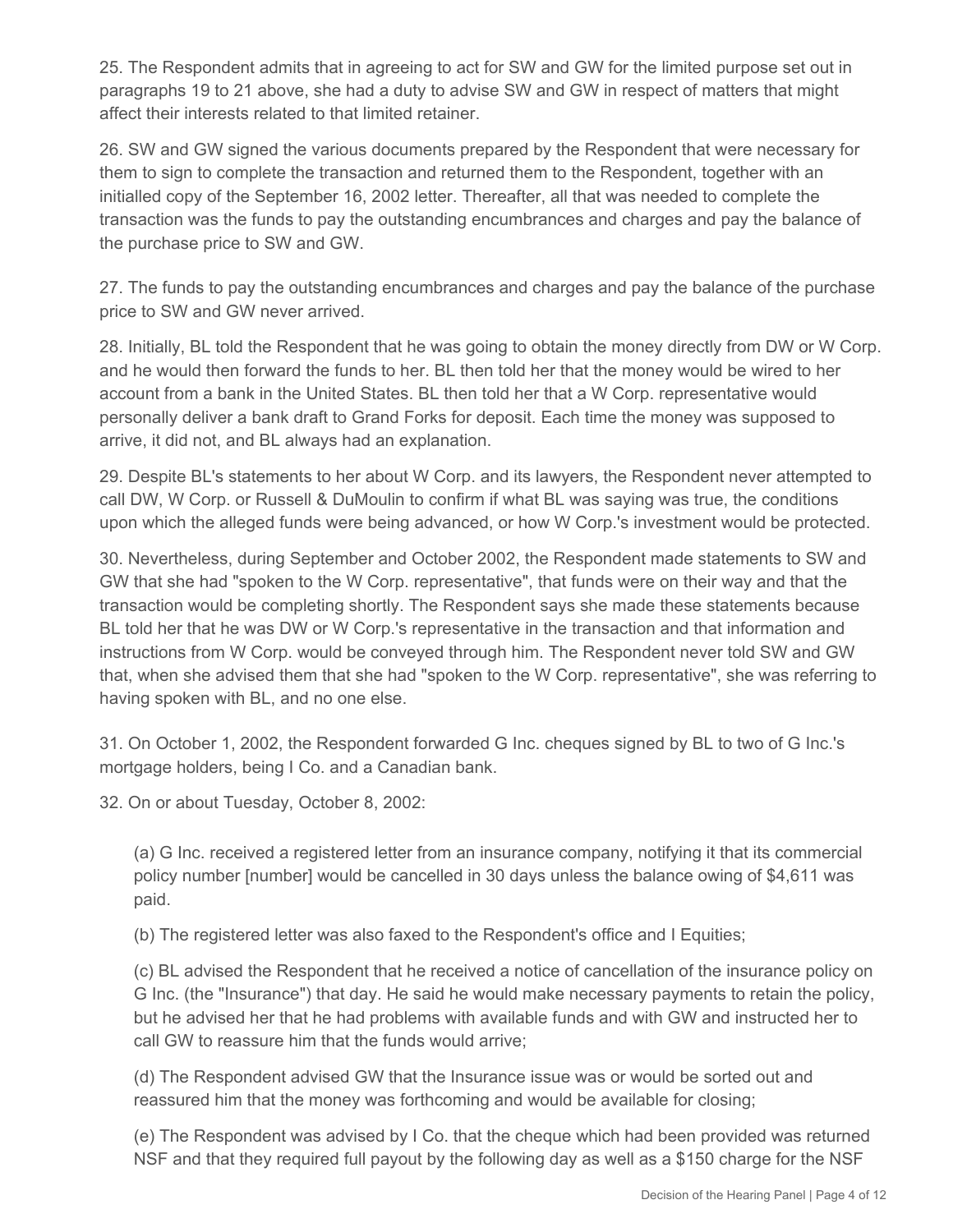cheque;

(f) I Co. also faxed the Respondent regarding the cancellation of the Insurance.

The October 8, 2002 Trust Cheques

33. Later on October 8, 2002, BL told the Respondent that the funds necessary to close the transaction had been deposited in the Central B.C. Credit Union for transfer to her account in the local credit union. The Respondent advised GW that the money was in transit and she would call him as soon as it arrived. BL told the Respondent that GW was insisting on seeing evidence that the cheques were physically ready. The Respondent then had two trust cheques prepared in favour of SW and GW (the "October 8, 2002 Trust Cheques"), which she gave to BL to show to SW and GW.

34. At the time the Respondent gave the October 8, 2002 Trust Cheques to BL, the Respondent knew that:

(a) She did not have the necessary funds in her trust account for the October 8, 2002 Trust Cheques to be honoured;

(b) She did not tell SW and GW that she did not have the necessary funds in her trust account for the October 8, 2002 Trust Cheques to be honoured;

(c) She did not tell SW and GW that the only purpose of her preparing the cheques and providing them to BL was to assure SW and GW that she was ready to close the transaction as soon as the money was received.

(d) She did not take any steps to control what BL might do with the October 8, 2002 Trust Cheques and in particular to prevent BL from delivering the October 8, 2002 Trust Cheques to SW and GW or to prevent SW and GW from presenting the October 8, 2002 Trust Cheques for payment.

35. By Thursday, October 10, 2002, the funds had not arrived. However, the Respondent advised Ms. S of I Co. that funds had been transferred from the US bank on the preceding Friday and would require 72 hours to arrive at the Credit Union.

36. Ms. S told the Respondent that the transfer should not require 72 hours as she, in her capacity at I Co., transfers funds every day. Ms. S asked for an activity report from the US bank as to when it received and forwarded funds. Ms. S also said that, if she did not get evidence that the transfer had occurred, I Co. would be forced to move to the next step. The Respondent did not request an activity report from the US bank as to when it received and forwarded funds.

37. On October 10, 2002, the Respondent also spoke with GA of the Canadian bank. She advised GA that money had left the United States and she was waiting for it to arrive and that the money might not arrive before Tuesday.

The October 16, 2002 Meeting

38. By mid-October some of the mortgages were in arrears and the mortgage holders were threatening to foreclose, including I Co. The Respondent was constantly speaking to the mortgage holders and assuring them that the sale would close shortly. BL's cheque to I Co., which the Respondent sent to I Co. on October 1, 2002, had been dishonoured.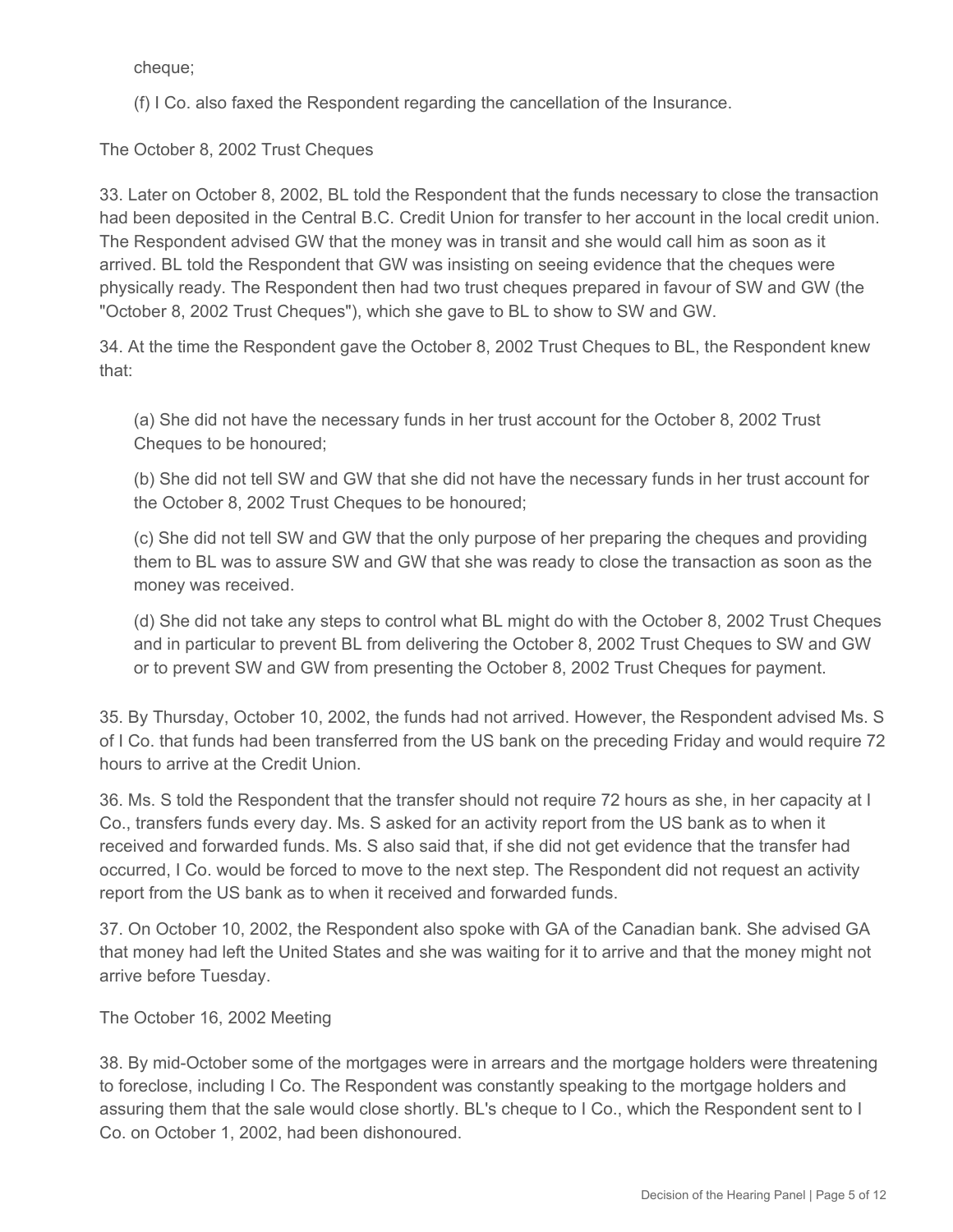39. By October 16, 2002, the Respondent knew that BL's cheque to I Co. had been dishonoured.

40. On October 16, 2002, the Respondent met with BL and GW (the "October 16, 2002 Meeting"). Before the October 16, 2002 Meeting, BL told the Respondent that he did not want GW to know that the I Co. cheque had been dishonoured.

41. During the October 16, 2002 Meeting, GW wanted to know what money had been paid to the mortgage holders. The Respondent showed him the letters to I Co. and the Canadian bank that enclosed BL's cheques, but she did not disclose that the cheque to I Co. had been dishonoured. She did this even though she knew that BL had issued at least one cheque (to I Co.) that was dishonoured and that this was related or was relevant to the limited services she had agreed to perform for SW and GW. The Respondent says she felt that, in the context of the meeting, with the deal near collapse, she had to follow BL's instruction not to disclose the bounced cheque.

42. BL promised delivery of the funds on October 18, 2002. The Respondent arranged for a meeting to take place between BL and her and SW and GW that day for the purpose of closing the transaction. The documents necessary to close had already been long signed, with the exception of an updated statement of adjustments. What was necessary to close was the money to pay out the various encumbrances and SW and GW.

43. The evidence of the Respondent and GW regarding what transpired at the October 18, 2002 meeting and thereafter is in dispute. Some of this evidence is set out in Reasons for Judgment of Mr. Justice Goepel in subsequent litigation.

44. The Respondent admits that, by October 18, 2002, there were several "red" or "warning" flags that she ought to have appreciated, pertaining to BL's intentions and his ability to close the transaction. The Respondent had lost her objectivity concerning the transaction. She was most anxious for the sale to complete and was prepared to go to almost any length to facilitate that result. By this time, she had a significant personal financial stake in the transaction. Her pre-billing summary indicates potential fees in excess of \$50,000.

45. The Respondent expected BL to bring a bank draft to the meeting. However, at the beginning of the meeting BL said he had not yet received the bank draft.

46. GW then became very angry as he wanted his cheque. BL was also upset and told the Respondent she should give SW and GW cheques to hold.

47. The Respondent gave SW and GW two trust cheques post-dated to Tuesday, October 22, 2002.

48. The Respondent knew when she signed the post-dated Trust Cheques that there was no money in her trust account. She believed BL when he said the money was coming on Saturday morning. She believed that there was little risk in giving the post-dated Trust Cheques to SW and GW because she intended to stop payment on them if the funds did not arrive.

49. The Respondent prepared no notes of the October 18 meeting. She did not put any conditions on the delivery of the post-dated Trust Cheques to SW and GW in writing.

50. The Respondent recorded an attendance for October 18, 2002 that was entered into the pre-bill summary, which references preparing the post-dated Trust Cheques and attending the October 18, 2002 meeting.

51. At the time the Respondent gave the post-dated Trust Cheques to SW and GW, she knew that: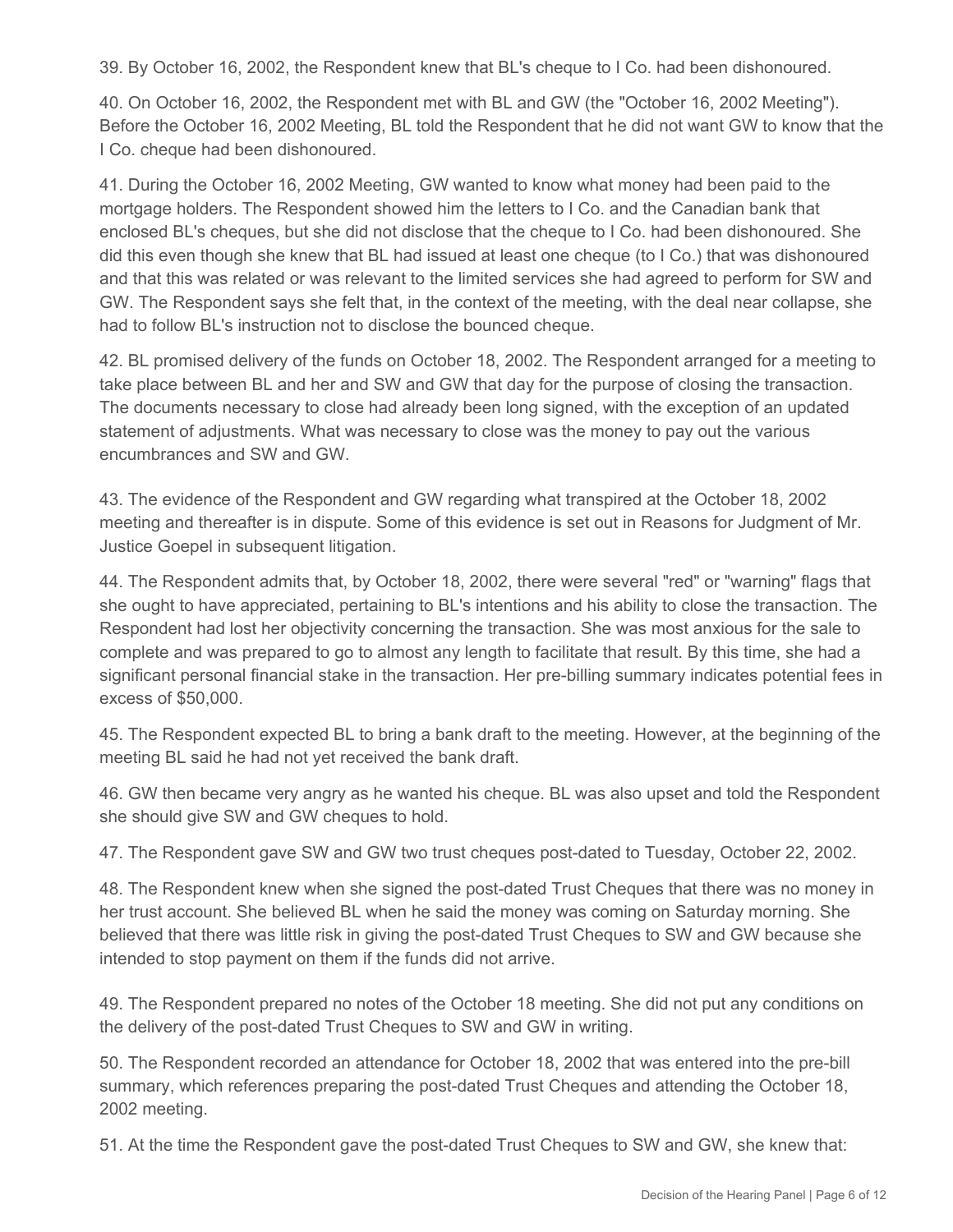(a) She did not have the necessary funds in her trust account for the post-dated Trust Cheques to be honoured;

(b) She had not taken steps to ensure that the post-dated Trust Cheques would not be presented for payment on October 22, 2002 or that a stop payment order would be placed on them in the event she was unable to do so.

52. BL assured the Respondent that the W Corp. representative was coming to Grand Forks on Saturday October 19, 2002 with a bank draft. The Respondent arranged to meet BL at the credit union to deposit it. The credit union closed at 12:00 p.m. After several telephone calls that day, BL advised the Respondent that the representative would not arrive before the credit union closed. They agreed that BL, the W Corp. representative and the Respondent would meet at the Respondent's office first thing on October 22, 2002.

53. On October 22, 2002, BL informed the Respondent that the W Corp. representative had not arrived. The Respondent put a stop payment on the post-dated Trust Cheques.

54. Although no W Corp. representative arrived, there were no funds to complete the transaction and the Respondent put a stop payment on the post-dated Trust Cheques, the Respondent accepted BL's instructions to call GW and tell him that everything was in order for the transaction to complete by Wednesday morning and that she would wait to hear from BL regarding the arrival of the funds.

Epilogue re: Facts

55. After October 22, 2002, BL continued to represent that the funds would be forthcoming and tentative closing dates were arranged. However, the agreement never closed.

56. On or about November 1, 2002, the Respondent received a telephone call from a lawyer at Bull Housser & Tupper who represented DW. He advised her that DW knew nothing of the transaction. Shortly thereafter, the mortgage holders of G Inc. commenced foreclosure proceedings and ultimately went into possession. SW and GW lost their entire investment.

October 8, 2002 Trust Cheques

57. The Respondent admits that her conduct as set out herein related to the October 8, 2002 Trust Cheques constitutes professional misconduct.

58. The Respondent admits that, regarding the October 8, 2002 Trust Cheques:

(a) She failed to speak with SW and GW at all regarding them;

(b) She failed to advise SW and GW that she did not have the necessary funds in her trust account for the October 8, 2002 Trust Cheques to be honoured;

(c) She failed to advise SW and GW that the only purpose of her preparing the cheques and providing them to BL was to assure SW and GW that she was ready to close the transaction as soon as the money was received.

(d) She failed to take any steps to control what BL might do with the October 8, 2002 Trust Cheques and in particular to prevent BL from delivering the October 8, 2002 Trust Cheques to SW and GW or to prevent SW and GW from presenting the October 8, 2002 Trust Cheques for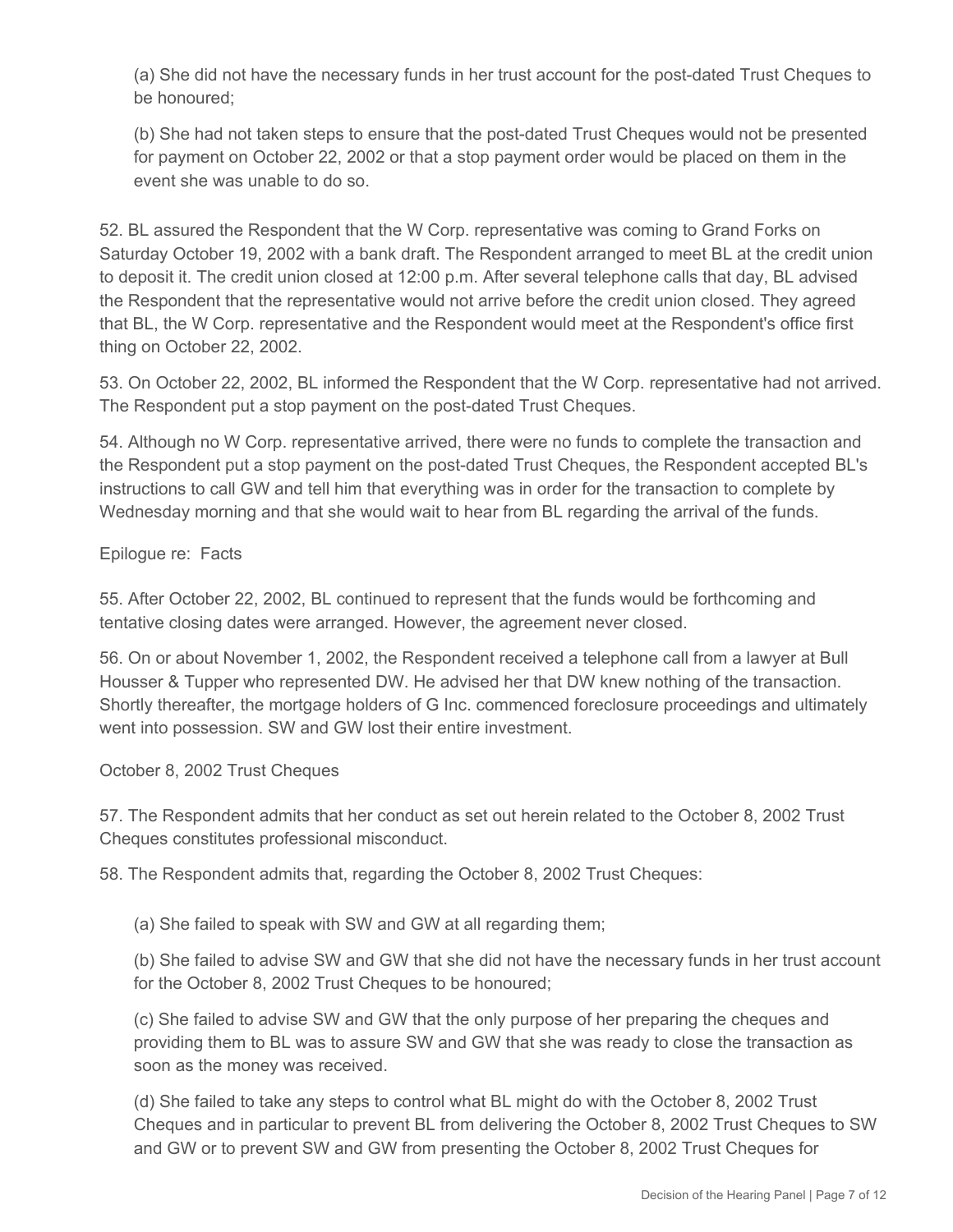payment;

(e) Her failure to advise SW and GW and take the steps referred to above assisted BL in continuing to deceive SW and GW and attempting to defraud them, contrary to Chapter 1, Ruling 1(1)and 3(5) (Canons of Legal Ethics) and Chapter 4, Ruling 6 of the *Professional Conduct Handbook*. However, the Respondent says she did not knowingly assist BL in this regard, and the Law Society does not challenge this evidence.

The October 16, 2002 Meeting

59. The Respondent admits that her conduct as set out herein relating to the October 16, 2002 Meeting constitutes professional misconduct.

60. The Respondent admits that, regarding the October 16, 2002 Meeting:

(a) By the time of the October 16, 2002 Meeting, she knew that BL had issued at least one cheque that was dishonoured and that related or was relevant to the limited services she had agreed to perform for SW and GW, but she agreed to follow the instructions from BL to conceal this fact from SW and GW while showing GW the letter to I Co. that enclosed BL's dishonoured cheque;

(b) She failed to keep her limited retainer clients, SW and GW, reasonably informed and she failed to disclose all relevant information to them and failed to candidly advise SW and GW about the position of the matter, contrary to Chapter 3, Rulings 3(a) and (k) of the *Professional Conduct Handbook*;

(c) Her conduct assisted BL in continuing to deceive SW and GW and attempting to defraud them contrary to Chapter 1, Rulings 1(1) and 3(5) (Canons of Legal Ethics) and Chapter 4, Ruling 6 of the *Professional Conduct Handbook*. However, the Respondent says she did not intend to assist BL in this regard and the Law Society does not challenge this evidence;

(d) She acted in a conflict of interest in a manner that was contrary to Chapter 1, Ruling 3(2) of the *Professional Conduct Handbook* (Canons of Legal Ethics).

The post-dated Trust Cheques

61. The Respondent admits that her aforesaid conduct relating to the post-dated Trust Cheques constitutes professional misconduct.

62. The Respondent admits that, regarding the post-dated Trust Cheques:

(a) At the time the Respondent gave the post-dated Trust Cheques to SW and GW, she knew that she did not have the necessary funds in her trust account for the post-dated Trust Cheques to be honoured;

(b) She failed to take steps to ensure that the post-dated Trust Cheques would not be presented for payment on October 22, 2002 or that a stop payment order would be placed on them in the event she was unable to do so;

(c) She assisted BL in continuing to deceive SW and GW and attempting to defraud them, contrary to Chapter 4, Ruling 6 of the *Professional Conduct Handbook*. However, the Respondent says she did not knowingly assist BL in this regard, and the Law Society does not challenge this evidence.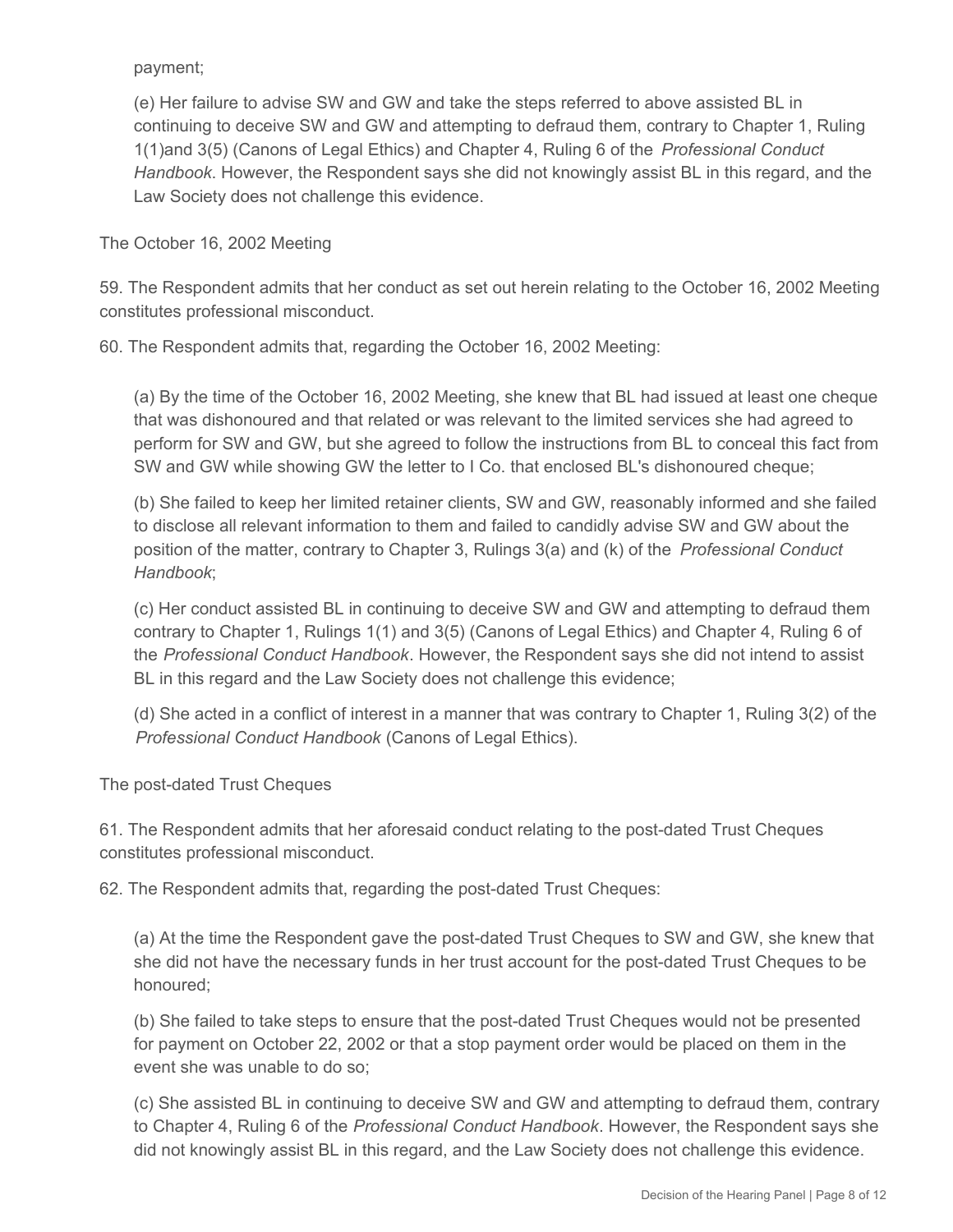[4] SW and GW commenced a lawsuit against the Respondent and her law corporation. The trial of the matter was heard in July of 2008 with judgment rendered later in 2008. The litigation turned on whether or not cheques described above constituted in law an unconditional undertaking with respect to which the Respondent had assumed a personal obligation. SW and GW sought to recover the amount of the cheques. The defence was that the cheques were submitted on the condition that SW and GW would only present them for payment if the appropriate proceeds of the sale were received. That defence was successful and the action was dismissed. The judgment contains a detailed analysis of the circumstances that gave rise to the cheques provided to the Plaintiffs. Paragraph 8 of the Judgment reads as follows:

[8] At the outset, it is important to know that BL, who is now deceased, was in fact a con man. He represented that he was the confidant and former employee of DW, a prominent businessman, and that DW and his company, W Corp., were providing BL with the funds to purchase G Inc. Neither DW nor W Corp. knew anything of BL's purchase of G Inc. and when that became known on or around November 1, 2002, the sale collapsed.

[5] It is clear on reading the Judgment that both SW and GW and the Respondent were duped by BL. It was common ground that SW and GW had handed over the day-to-day operation and management of the Inn that was the subject matter of the sale, to BL for a period of several months. That was the case until BL was evicted late October when the deal collapsed.

#### **Issue**

[6] The issue to be determined is whether or not I accept the conditional admission of a discipline violation and the proposed disciplinary action.

### **Analysis and Decision**

[7] The panel, in *Law Society of BC* v. *Martin*, 2005 LSBC 16 described professional misconduct, in part, as "a marked departure from the standard expected of a competent solicitor acting in the course of his profession."

[8] The Canons of Legal Ethics (Chapter 1) of the *Professional Conduct Handbook* became a part of the Code of Ethics in British Columbia in 1921. It remains a useful guide to the standards and obligations that lawyers must maintain. Chapter 1, Rule 1(1) reads as follows:

#### **1. To the state**

(1) A lawyer owes a duty to the state, to maintain its integrity and its law. A lawyer should not aid, counsel, or assist any person to act in any way contrary to the law.

[9] Chapter 1, Rule 3(5) reads as follows:

#### **3. To the client**

(5) A lawyer should endeavour by all fair and honourable means to obtain for a client the benefit of any and every remedy and defence which is authorized by law. The lawyer must, however, steadfastly bear in mind that this great trust is to be performed within and not without the bounds of the law. The office of the lawyer does not permit, much less demand, for any client, violation of law or any manner of fraud or chicanery. No client has a right to demand that the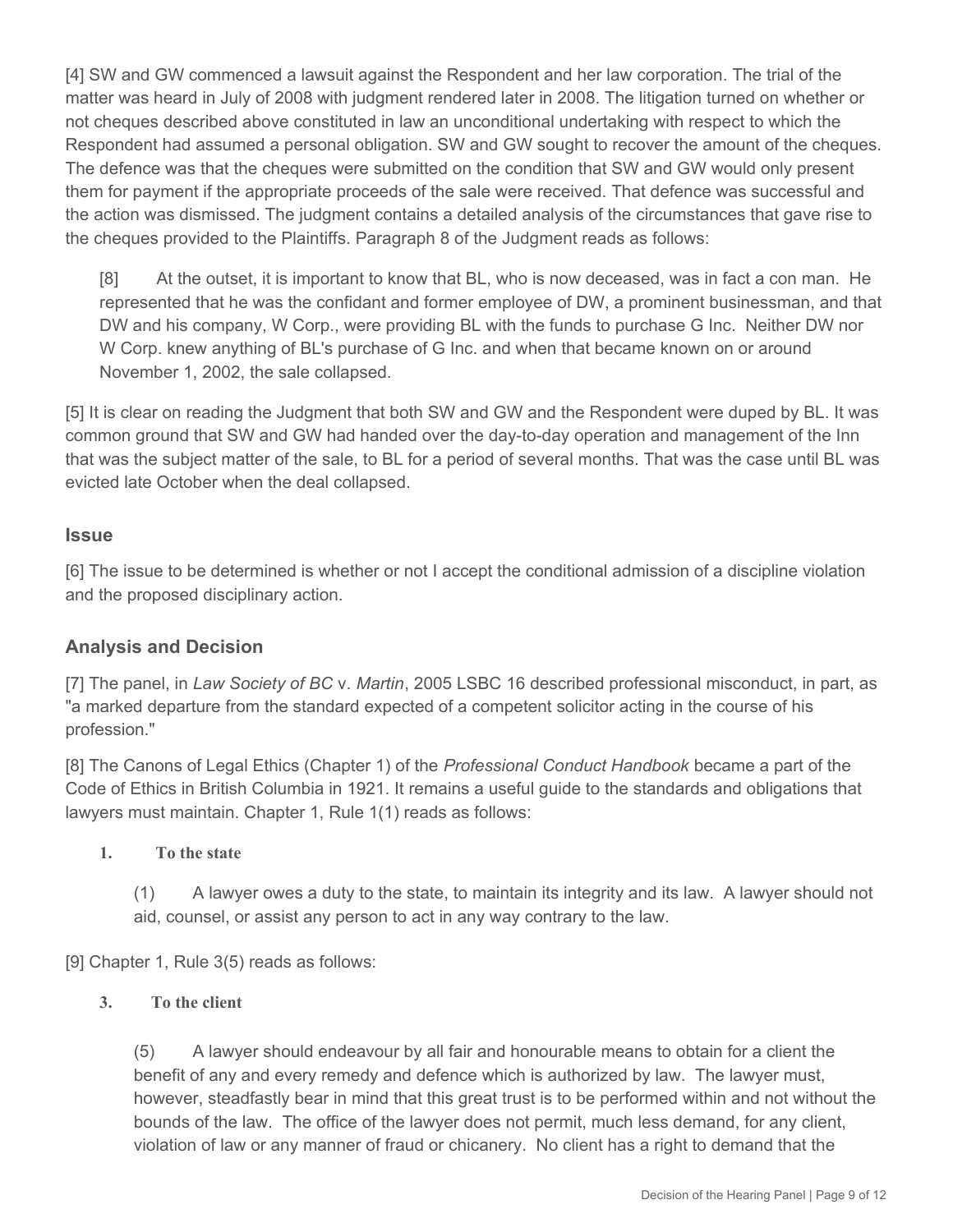lawyer be illiberal or do anything repugnant to the lawyer's own sense of honour and propriety.

[10] Chapter 4, Rule 6 reads as follows:

**Dishonesty, crime or fraud of client**

6. A lawyer must not engage in any activity that the lawyer knows or *ought to know* assists in or encourages any dishonesty, crime or fraud, including a fraudulent conveyance, preference or settlement.

### [Emphasis added]

Footnote 3 to Chapter 4, Rule 6 reads as follows:

3. A lawyer has a duty to be on guard against becoming the tool or dupe of an unscrupulous client or of persons associated with such a client and, in some circumstances, may have a duty to make inquiries. For example, a lawyer should make inquiries of a client who:

(a) seeks the use of the lawyer's trust account without requiring any substantial legal services from the lawyer in connection with the trust matters, or

(b) promises unrealistic returns on their investment to third parties who have placed money in trust with the lawyer or have been invited to do so.

[11] Chapter 4, Rule 6, specifically provides that a lawyer must not engage in any activity that he or she ought to know assists in a fraud. The expression "ought to know" was specifically introduced into the *Handbook*, along with Footnote 3 set out above, to alert lawyers to the need to view objectively, and perhaps from time to time, depending on the circumstances, with some scepticism, representations and actions of a client. In this instance, despite a number of incidents that should have triggered some inquiry, the Respondent continued to act for her client and to interact with SW and GW with respect to the proposed sale of their business. A review of the Judgment clearly indicates that the "red flags" for the Respondent were also "red flags" for SW and GW. SW and GW also failed to recognize that the Respondent's client was, in fact, a con man, until it was too late.

[12] I was told by counsel for the Law Society that there was no evidence that established that the Respondent knowingly participated in the fraudulent efforts to acquire SW and GW's business. The findings of fact in the lawsuit are also consistent with that assertion.

[13] Under the circumstances, I accept the admission of professional misconduct as set out above. The Respondent's failure to view the actions of BL over a significant period of time as suspicious, requiring some investigation and corroboration, is a failure to exercise the appropriate level of objectivity. Under the circumstances I conclude that she ought to have known that her client was engaged in a fraudulent activity with respect to the potential acquisition of SW and GW's business.

[14] The next issue is whether or not I accept the penalty consented to by the Respondent. The penalty consented to includes a one-month suspension and costs of \$10,500.

[15] In *Law Society of BC* v. *Ogilvie*, [1999] LSBC 17, the factors that are normally considered with respect to penalty are set out.

(a) the nature and gravity of the conduct proven;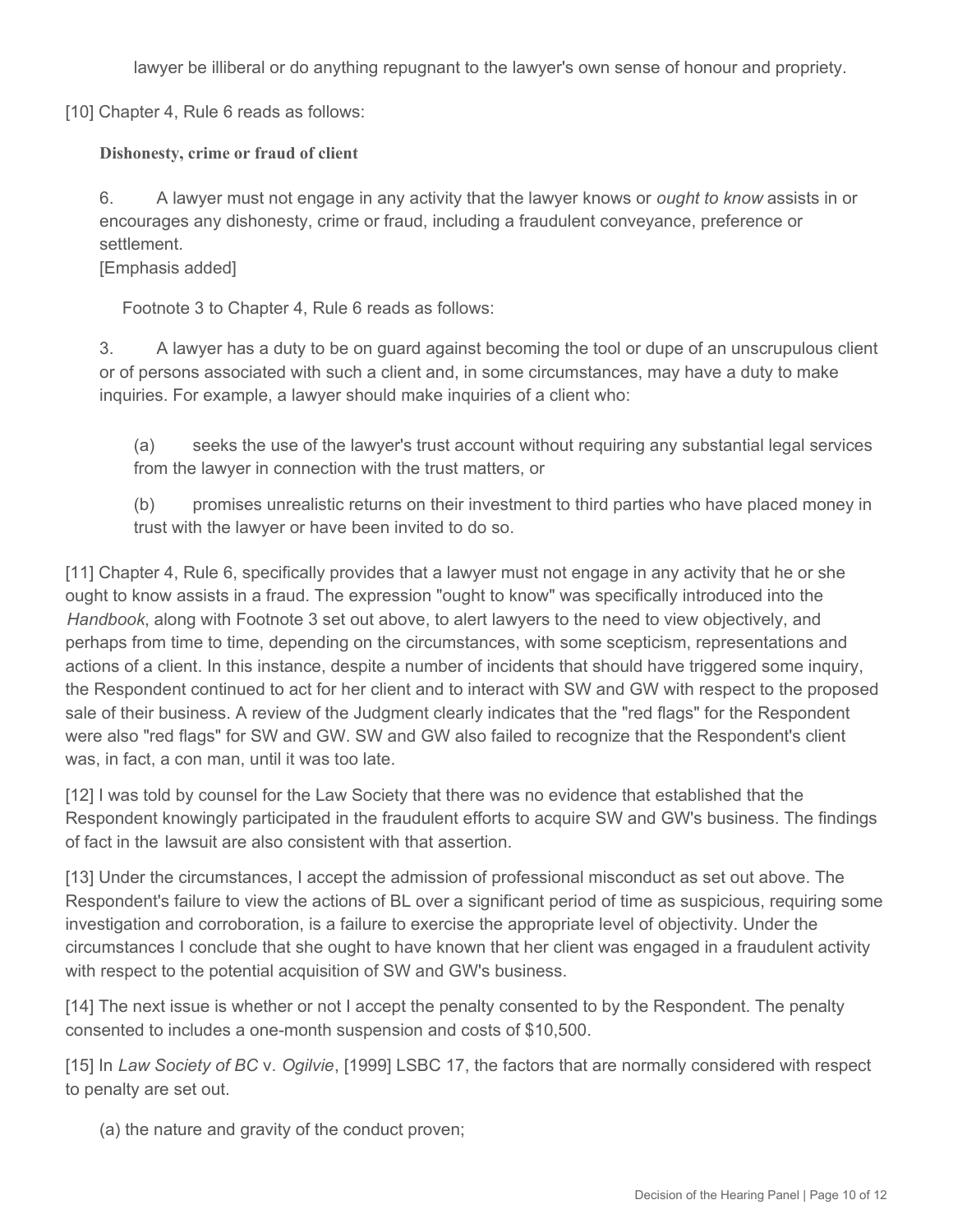(b) the age and experience of the respondent;

(c) the previous character of the respondent, including details of prior discipline;

(d) the impact upon the victim;

(e) the advantage gained, or to be gained, by the respondent;

(f) the number of times the offending conduct occurred;

(g) whether the respondent has acknowledged the misconduct and taken steps to disclose and redress the wrong and the presence or absence of other mitigating circumstances;

(h) the possibility of remediating or rehabilitating the respondent;

(i) the impact on the respondent of criminal or other sanctions or penalties;

(j) the impact of the proposed penalty on the respondent;

(k) the need for specific and general deterrence;

(l) the need to ensure the public's confidence in the integrity of the profession; and

(m) the range of penalties imposed in similar cases.

[16] Bearing in mind those factors, I have concluded that a one month suspension is appropriate. SW and GW, as set out in the Agreed Statement of Facts, lost the investment they had put into their business in Grand Forks. If the Respondent had investigated the assertions of her client at an earlier stage, that loss might have been avoided. However, SW and GW also accepted the assertions of her client and, as indicated, permitted BL to operate their business. There was no suggestion that the Respondent was wilfully blind. Clearly the Respondent did not profit from her dealings in this matter.

[17] The Respondent clearly acknowledges the error of her ways and appreciates that she should have been more vigilant with respect to the activities of her client. The Respondent does not have a discipline record. She has practised competently since her call to the Bar in 1992. She is currently employed as Administrative Crown Counsel in Vanderhoof. The Deputy Crown Counsel commented favourably on her professionalism and integrity. When this matter first came to the attention of the Law Society, the Respondent fully co-operated with the Law Society in its investigation. The complaint to the Law Society resulted in an audit of the Respondent's banking and accounting records and her practice. The audit concluded that there were no improprieties.

[18] In *Law Society of Upper Canada* v. *Di Francesco*, [2003] LSDD No. 44, a member of the Law Society of Upper Canada was found to have professionally misconducted himself by allowing money to pass through his trust account, his bank account and the bank account of a company controlled by him, which money was obtained through a fraudulent scheme. He was found to have breached certain rules of the Law Society of Upper Canada and that this was professional misconduct. In the end result, the lawyer was suspended for one month as a result of the finding. The decision comments on the one month suspension as at the low end of the range. The panel reached that decision because, amongst other reasons, it concluded that there was a lack of wilful blindness by the lawyer and the lawyer did not profit from the actions of his unscrupulous client. The lawyer was of good character and fully understood the mistake that he had made. While there is some inconsistency between this case and the *Law Society of Upper Canada* v. *Di Francesco,* the circumstances in this case are very similar.

[19] In addition, I have reviewed the claim for costs. The costs are approximately 30% of the actual costs